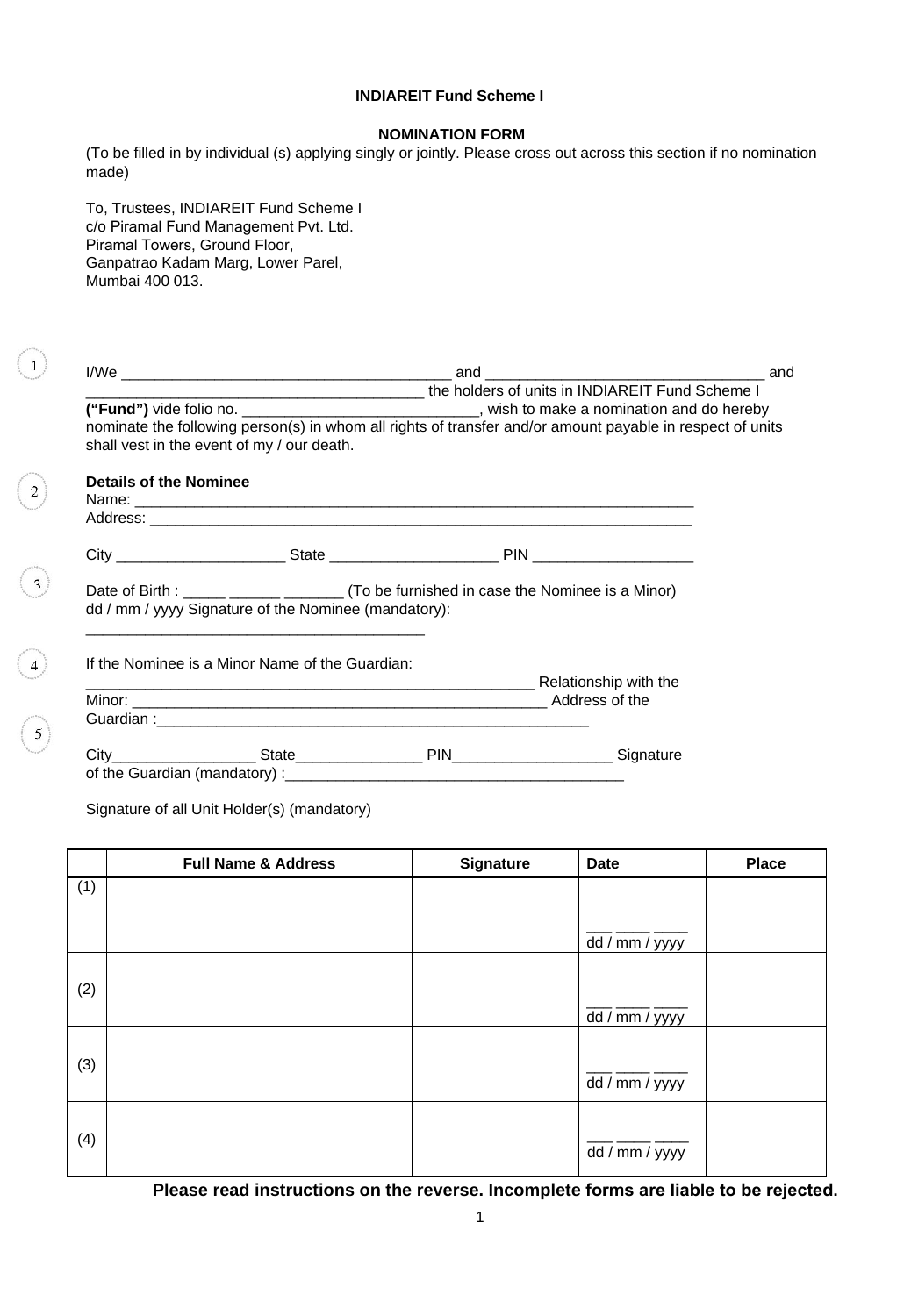## **Witnessed by: (Two Witnesses mandatory)**

|     | <b>Full Name &amp; Address</b> | <b>Signature</b> | <b>Date</b>    | <b>Place</b> |
|-----|--------------------------------|------------------|----------------|--------------|
| (1) |                                |                  |                |              |
|     |                                |                  |                |              |
|     |                                |                  | dd / mm / yyyy |              |
|     |                                |                  |                |              |
| (2) |                                |                  |                |              |
|     |                                |                  | dd / mm / yyyy |              |

### **Instructions:**

- 1. **Who can nominate** -The Nomination can be made only by INDIVIDUALS applying / holding beneficial interest in the Trust on their own behalf. Non-individuals including society, trust, company, body corporate, partnership firm, Karta of Hindu Undivided Family, holder of Power of attorney cannot nominate. If the securities are held jointly, BOTH joint holders MUST sign the Nomination Form.
- 2. **Who can be a nominee -**Nominee must be an individual and CANNOT be a trust, society, company, body corporate, partnership firm, Karta of HUF or a Power of Attorney holder. A Non-resident Indian can be a nominee on repatriable basis PROVIDED Reserve Bank of India (RBI) approval granted to such NRI nominee is attached along with this form.
- 3. **Minor as nominee -**A minor can be nominated by the Contributor provided details of guardian as mentioned above MUST are provided.
- 4. **Transfer -**This Nomination shall stand rescinded upon transfer / assignment of the beneficial interest. A new Nomination Form will have to be filled by the new contributor in whose name(s) the beneficial interest has been transferred / transposed / transmitted / assigned.
- 5. **Valid Discharge -Transfer of the** beneficial interest in favour of a nominee and distributions (as contemplated in the Contribution Agreement) to the nominee shall be valid discharge by the Trust / Trustee / Investment Manager, against the legal heir of the Contributor.
- 6. **Rejection** An incomplete nomination form, not setting out required particulars and / or not accompanied with required documents shall be rejected by the Investment Manager. In such an event, no nominee of such Contributor shall be recognized by the Trust, unless a fresh valid nomination is made.
- 7. **Change of Nomination -**The Contributor(s) can override (delete or change) an earlier nomination by executing a fresh Nomination Form and submitting the same to the Investment Advisor. In such an event, the earlier nomination will AUTOMATICALLY stand cancelled.
- 8. **Registration -**Upon satisfactory completion of nomination formalities, the nomination shall be taken on record by the Investment Advisor and duly noted into the Register of Contributors.
- 9. **Accruals and Acquisitions** -Once a nomination is registered by the Investment Advisor with respect to the beneficial interest of the Contributor, the same is valid for all future accruals and acquisitions made by the Contributor unless notified to the contrary by the Contributor. The accruals could be in the form of Distributions and other entitlements under this Agreement.
- 10. **Validity of Nomination** -Nomination made through this Form will be considered valid and recognized by Investment Advisor if nomination made by the Contributor is registered with the Investment Advisor **before the death of the Contributor.**
- 11. **Entitlement of Nominee** -The nominee will be entitled to all the rights in the beneficial interest of the Contributor in the Trust only in the event of the death of the sole / all joint holders in the account. The nominee will be required to approach the Investment Advisor for transmitting the beneficial interest in his /